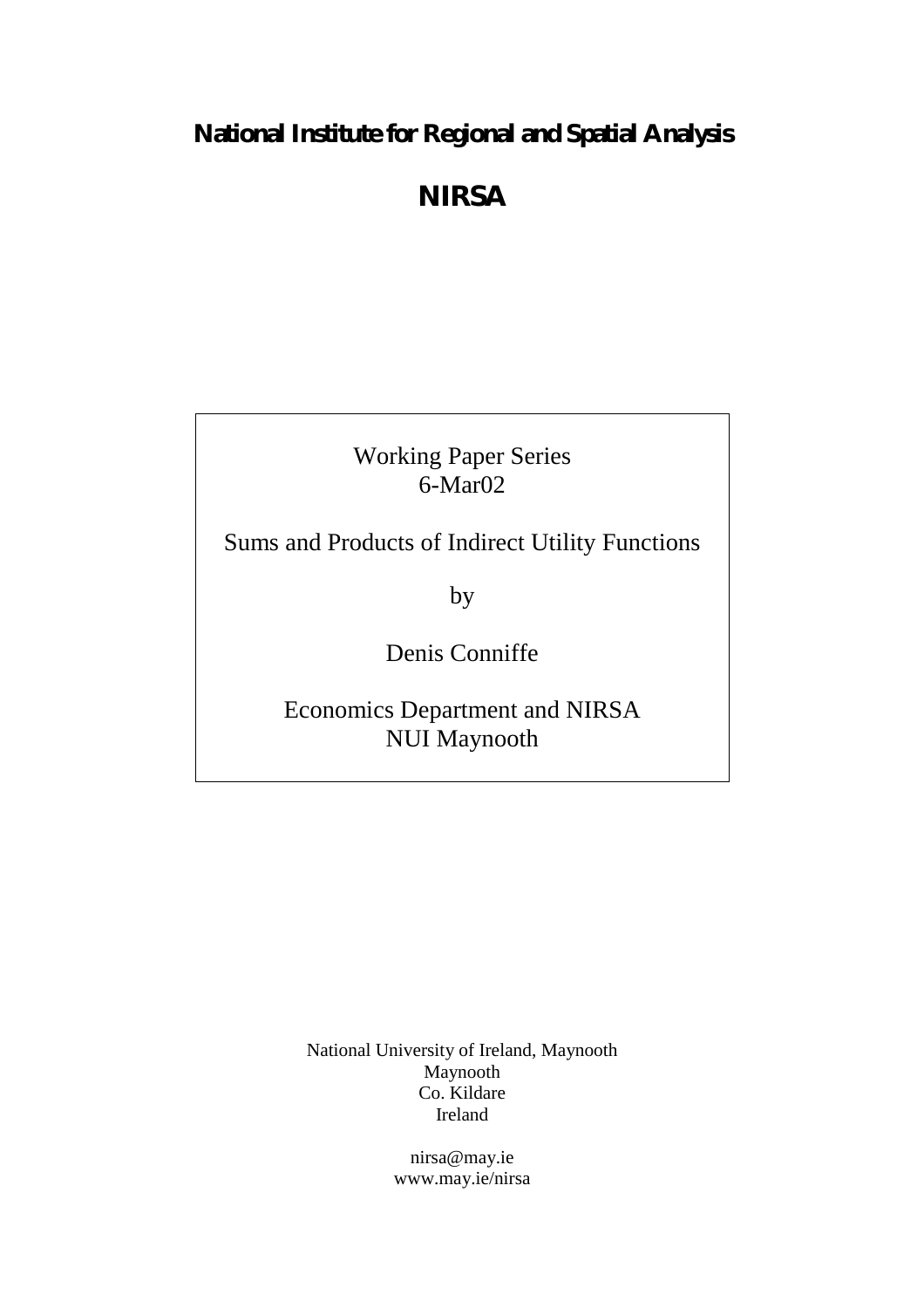NIRSA is a research institute dedicated to the inter-disciplinary and comparative study of the impact of global processes on regional and spatial development. It involves several thirdlevel institutions in Ireland: NUI Maynooth, Galway-Mayo Institute of Technology, Institute of Technology, Sligo, Mary Immaculate College - University of Limerick, Waterford Institute of Technology.

© 2002 by Denis Conniffe. All rights reserved. Short sections of the text, not to exceed two paragraphs, may be quoted without the explicit permission of the author provided full credit, including the © notice, is given to the source.

# **DISCLAIMER**

While NIRSA is happy to facilitate the dissemination of working papers produced by associates of the Institute, the responsibility for content rests solely with the authors.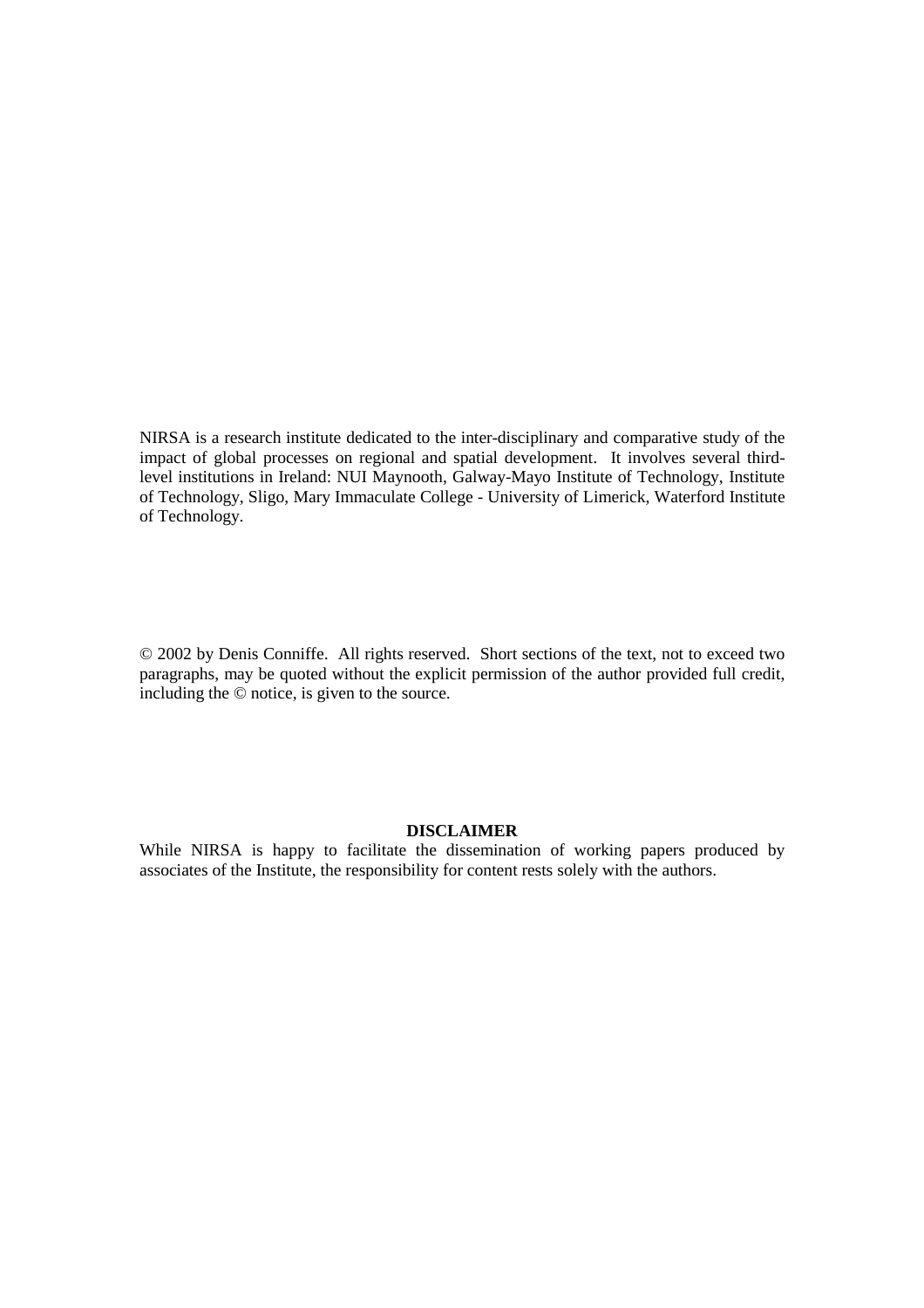# **ABSTRACT**

There are relatively few known demand systems that are theoretically satisfactory and practically implementable. This paper investigates building more complex demand systems from simpler known ones by considering sums and products of basic utility functions, an approach that does not seem to have been exploited previously in the literature. Some of the systems that result are interesting and usefully extend the range of available functions. Even the simpler systems that are not sufficiently flexible for the analysis of real world consumption data may still be useful for applied general equilibrium studies and for theoretical explication. Although some systems, instead of being new, turn out to be rediscoveries of already known ones, the way in which they arise as combinations of simple components is of interest in itself in showing them as sub sets of wider classes.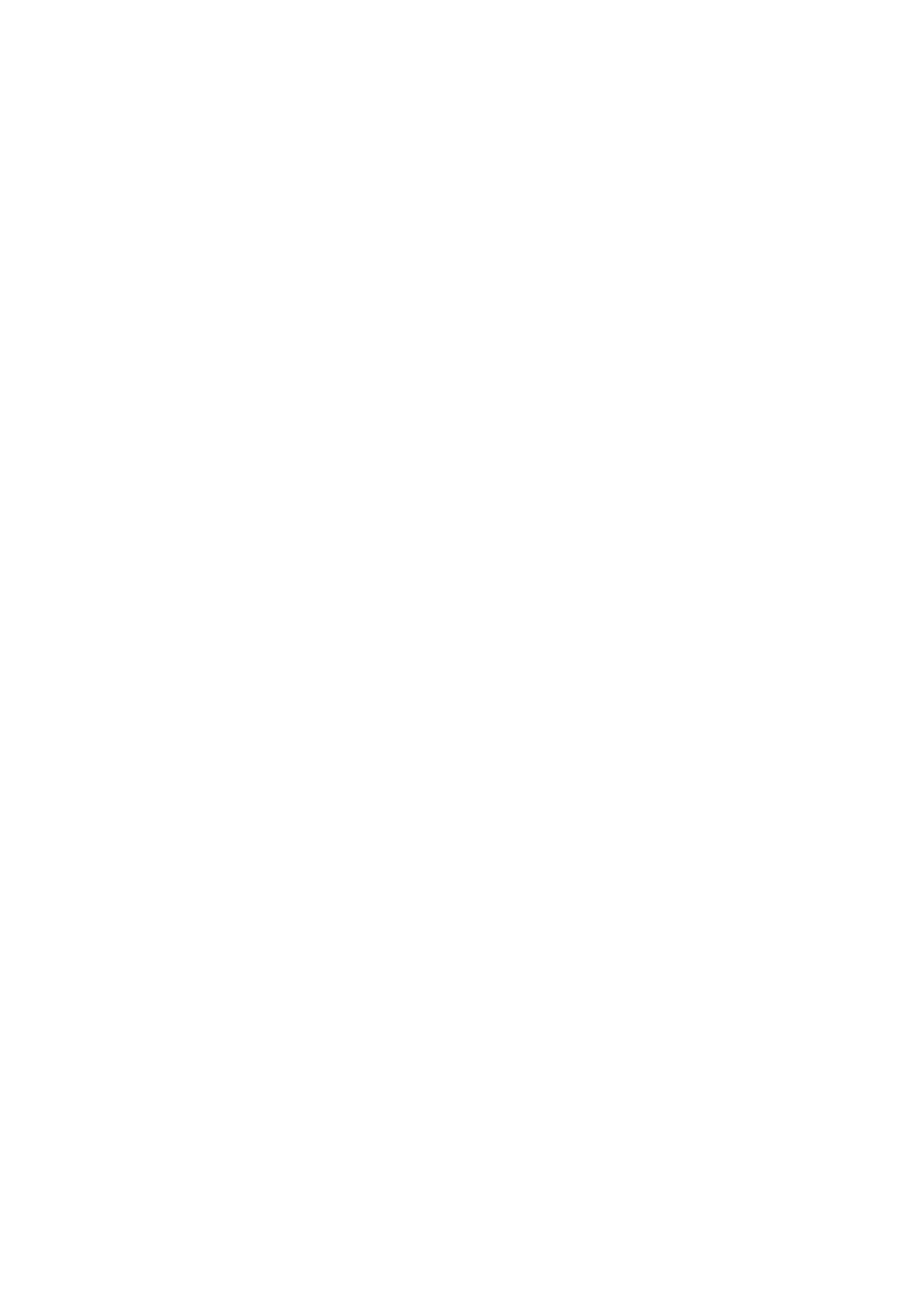## **I INTRODUCTION**

An indirect utility function  $U(\mathbf{p}, y)$ , where **p** is a vector of prices and y is income, and the demand equations derived from it through Roy's identity

$$
q_i = -\frac{\partial U}{\partial p_i} / \frac{\partial U}{\partial y},\tag{1}
$$

satisfy demand theory, or utility maximisation, provided  $U(\mathbf{p}, y)$  meets stringent criteria. These are that U be homogeneous of degree zero in income and prices (**p)**, non-decreasing in y, non-increasing in **p**, and convex or quasi-convex in **p.** Then the demand equations satisfy the required constraints of aggregation, homogeneity, Slutsky symmetry and negativity utilities. These criteria for the validity of indirect utility functions are very restrictive on the choice of functional forms, even with restrictions placed on the parameters occurring in the forms. There are relatively few known functions U that satisfy validity conditions for *all*, or even for *all plausible* values of prices and income and some of them are very basic. This paper investigates building more complex demand systems from simple known ones by considering sums and products of basic utility functions.

The basic combination devices, which will be described in section II, are quite simple, but at least as far as this author knows, they have not been exploited previously in the literature in order to expand the range of valid demand systems. Some of the simpler systems that result and that will be described in section III, may not be as flexible as might be desired for the analysis of real world survey or time series data on consumer expenditures on commodities. However, they may still be useful for applied general equilibrium studies and for theoretical explication. Some more complex systems, to be derived in section IV, are more flexible and perhaps usefully extend the range of available functions. As might be expected, some systems, instead of being new, turn out to be rediscoveries of already known ones. However, even the way in which they arise as combinations of simple components is of interest in itself in showing them as sub sets of wider classes.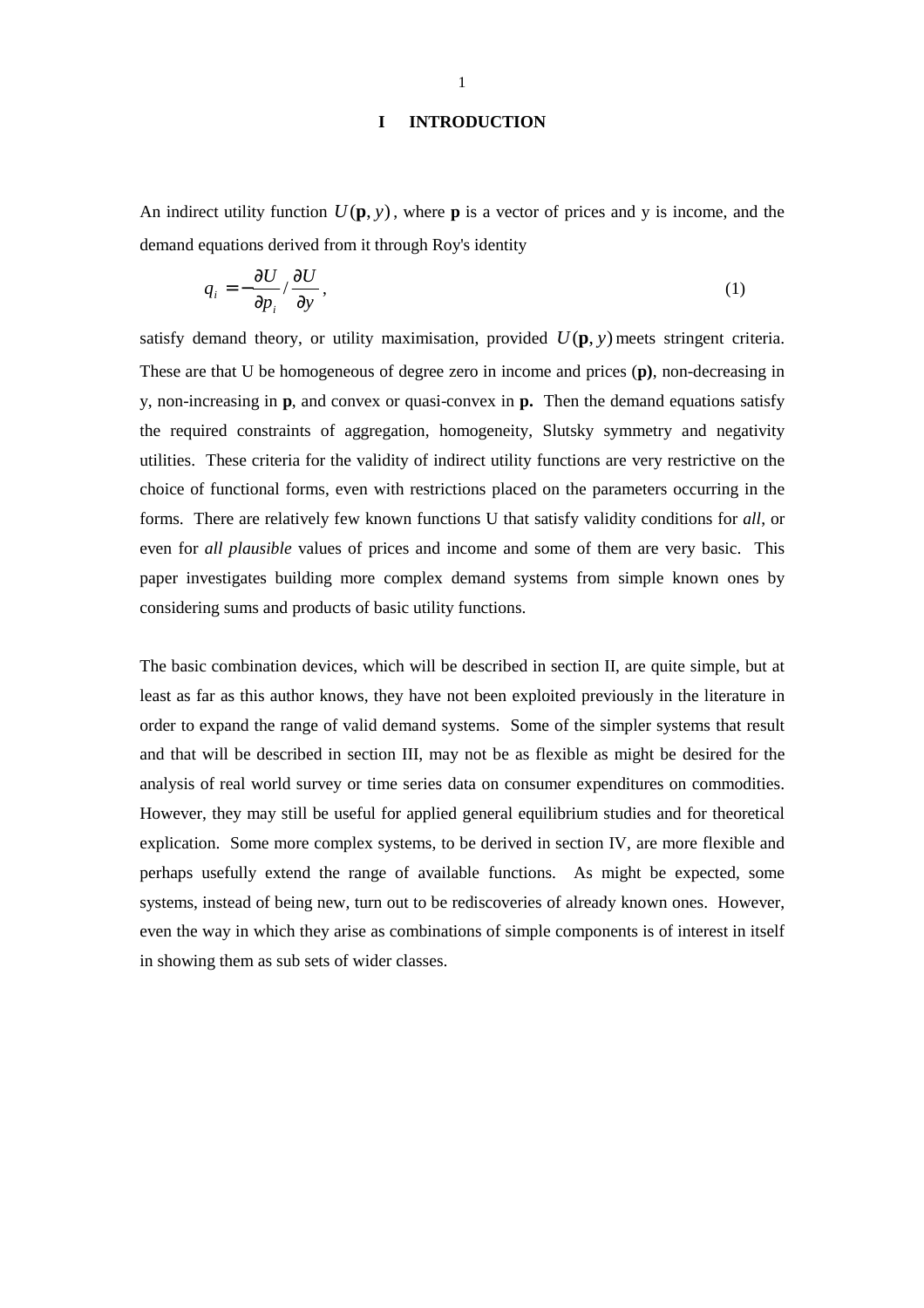#### **II DEMAND EQUATIONS FROM SUMS AND PRODUCTS OF UTILITIES**

Suppose we have two (indirect) utility functions  $U_1$  and  $U_2$  satisfying all validity criteria. Then the criteria obviously apply to  $U_1 + U_2$  (the sum of two quasi-convex functions is quasi-convex or convex) and indeed to  $(1 - \lambda)U_1 + \lambda U_2$ , where  $\lambda$  is a positive constant, and corresponding demand systems can be derived. Let  $w_{1i} = w_{1i}(\mathbf{p}, y)$  and  $w_{2i} = w_{2i}(\mathbf{p}, y)$  be the sets of demand equations, in budget share form, resulting from application of Roy's identity to  $U_1$  and  $U_2$  respectively. Then by applying (1) to  $(1 - \lambda)U_1 + \lambda U_2$  and simplifying, the demand equations corresponding to this sum of utilities turn out to be

$$
w_{si} = w_{1i} \frac{(1-\lambda)\frac{\partial U_1}{\partial y}}{(1-\lambda)\frac{\partial U_1}{\partial y} + \lambda \frac{\partial U_2}{\partial y}} + w_{2i} \frac{\lambda \frac{\partial U_2}{\partial y}}{(1-\lambda)\frac{\partial U_1}{\partial y} + \lambda \frac{\partial U_2}{\partial y}},
$$
(2)

or the original individual demand formulae weighted by (apart from constants) the derivatives of utilities with respect to income. The sub-script s denotes the utilities were summed.

For the special case of utility functions of the form

$$
U_1 = \frac{y}{P_1} \qquad \text{and} \qquad U_2 = \frac{y}{P_2} \tag{3}
$$

where  $P_1$  and  $P_2$  are price indices, the validity of utility functions reduces to the validity of the price indices and it is then evident that the utility function

$$
U = \frac{y}{(1 - \lambda)P_1 + \lambda P_2}
$$

is also valid. So we will be interested in the properties of the *weighted* sum of utility functions

$$
U=\frac{(1-\lambda)P_1}{(1-\lambda)P_1+\lambda P_2}U_1+\frac{\lambda P_2}{(1-\lambda)P_1+\lambda P_2}U_2.
$$

Applying Roy's identity to this gives

$$
w_{wsi} = w_{1i} \frac{(1 - \lambda)P_1}{(1 - \lambda)P_1 + \lambda P_2} + w_{2i} \frac{\lambda P_2}{(1 - \lambda)P_1 + \lambda P_2},
$$
\n(4)

the individual demand formulae weighted (apart from constants) by the price indices, or the reciprocals of the derivatives of utilities with respect to income.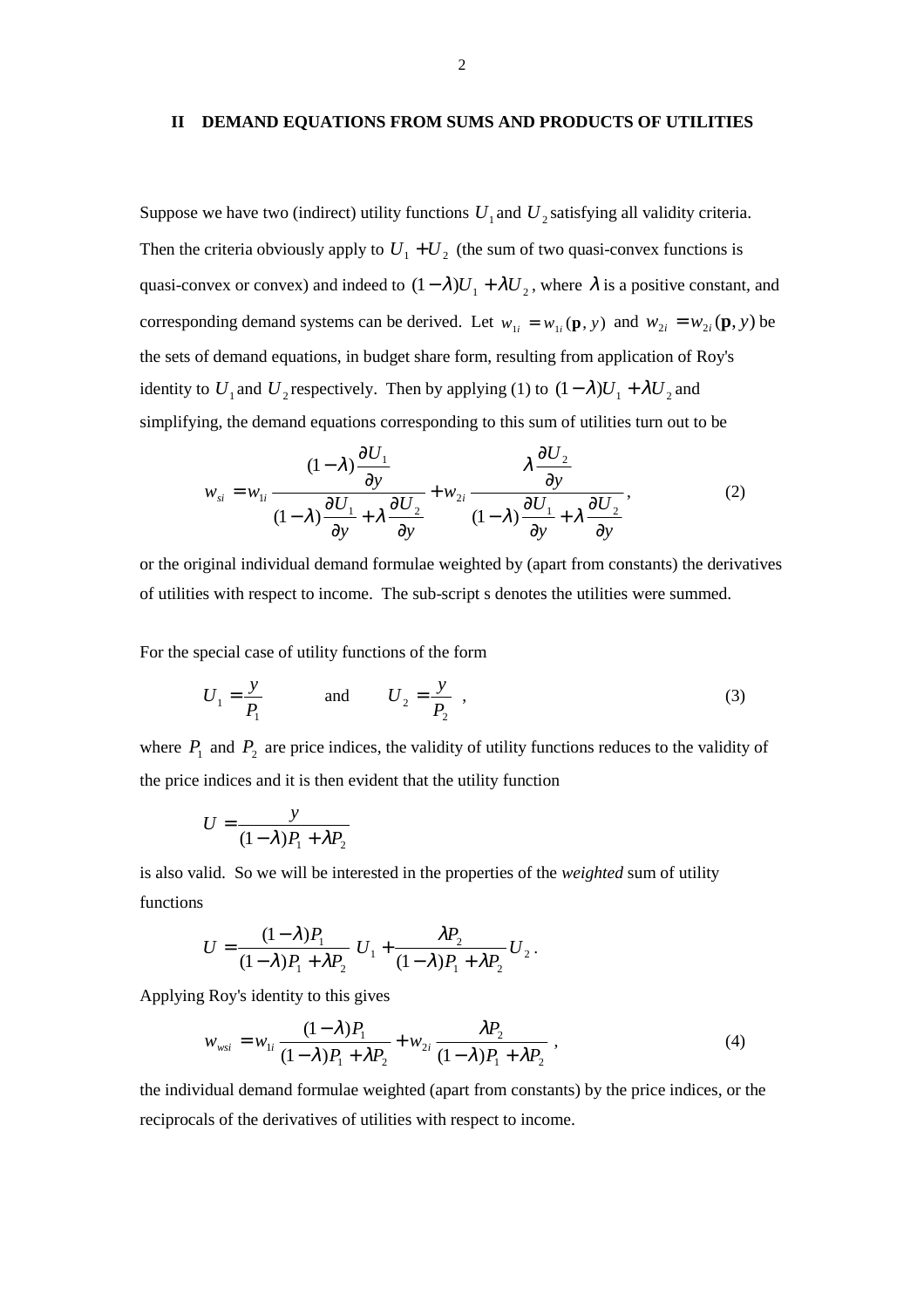For functions of the form (3), the product of utilities  $U_1^{1-\lambda} U_2^{\lambda}$  is a valid utility function<sup>1</sup>. Applying (1) to this gives

$$
w_{mi} = w_{1i} \frac{(1-\lambda)\frac{\partial \log U_1}{\partial \log y}}{(1-\lambda)\frac{\partial \log U_1}{\partial \log y} + \lambda \frac{\partial \log U_2}{\partial \log y}} + w_{2i} \frac{\lambda \frac{\partial \log U_2}{\partial \log y}}{(1-\lambda)\frac{\partial \log U_1}{\partial \log y} + \lambda \frac{\partial \log U_2}{\partial \log y}},
$$
(5)

the individual demand formulae weighted by the elasticities of utilities with respect to income. The sub-script m denotes the utilities were multiplied.

<sup>&</sup>lt;sup>1</sup> If the logs of utility functions were utility functions, then the fact that the sum of utilities gives a valid utility would suffice for the product of utilities. Convexity is the crucial property. For functions of the form (3),  $\log U = \log y - \log P$ . Since P is a valid price index, it is concave in prices. The log function is concave and increasing, so  $\log P$  is concave and therefore  $\log U$  is convex.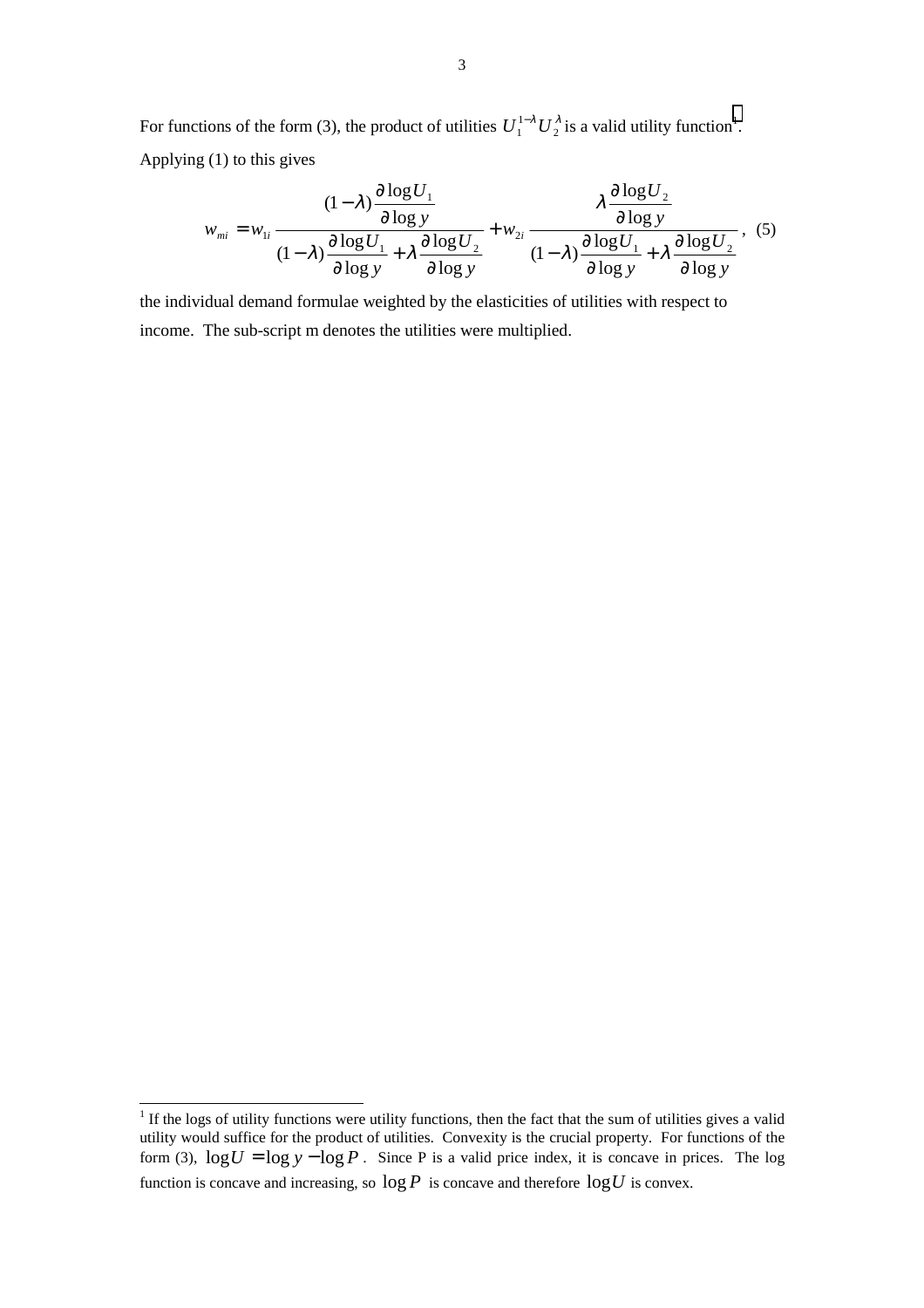#### **III SIMPLE HOMOTHETIC COMPONENT UTILITY FUNCTIONS**

Three simple utility functions can be generated by dividing income by price indices corresponding to (weighted) arithmetic, geometric and harmonic means. They are

$$
U_a = \frac{y}{\sum \gamma_j p_j} \tag{6}
$$

$$
U_g = \frac{y}{\prod p_j^{\alpha_j}}\tag{7}
$$

and

$$
U_h = y \sum \frac{\delta_j}{p_j} \tag{8}
$$

respectively. All satisfy validity conditions provided the  $\gamma' s, \alpha' s$  and  $\delta' s$  are positive with  $\Sigma \alpha_j = 1$ . The corresponding demand equation systems are obtained by applying (1) and for (6) this gives

$$
w_{ai} = \frac{\gamma_i p_i}{\Sigma \gamma_j p_j} \qquad \text{or} \qquad q_{ai} = \frac{\gamma_i y}{\Sigma \gamma_j p_j}, \qquad (9)
$$

where q denotes quantity. These are Leontief demands in that the ratios of quantities of commodities are always in fixed proportions, irrespective of prices or income. For the ith commodity the own-price elasticity is  $-w_{ai}$  and the cross-price elasticity with respect to price k is  $-w_{ak}$ . Note there is over-parameterisation in (9) as any one  $\gamma$  could be eliminated by dividing it into numerator and denominator. But the convention  $\Sigma \gamma_i = 1$  is more compatible with the average price interpretation. As is well known, application of (1) to (7) leads to the Bergson, or constant budget share, demands,  $w_{gi} = \alpha_i$ , with own-price elasticity equalling minus one and cross-price elasticity zero. Applying (1) to (8) gives

$$
w_{hi} = \frac{\frac{\delta_i}{p_i}}{\sum \frac{\delta_j}{p_j}} \qquad \text{or} \qquad q_{hi} = \frac{y \frac{\delta_i}{p_i^2}}{\sum \frac{\delta_j}{p_j}}, \qquad (10)
$$

with own-price elasticity  $-2 + w_{hi}$  and cross-price elasticity  $w_{hk}$ . As for (9), there is parameter redundancy in (10) and a  $\Sigma \delta_i = 1$  convention matches with a harmonic mean price index.

Other simple utility functions are easily written down, for example,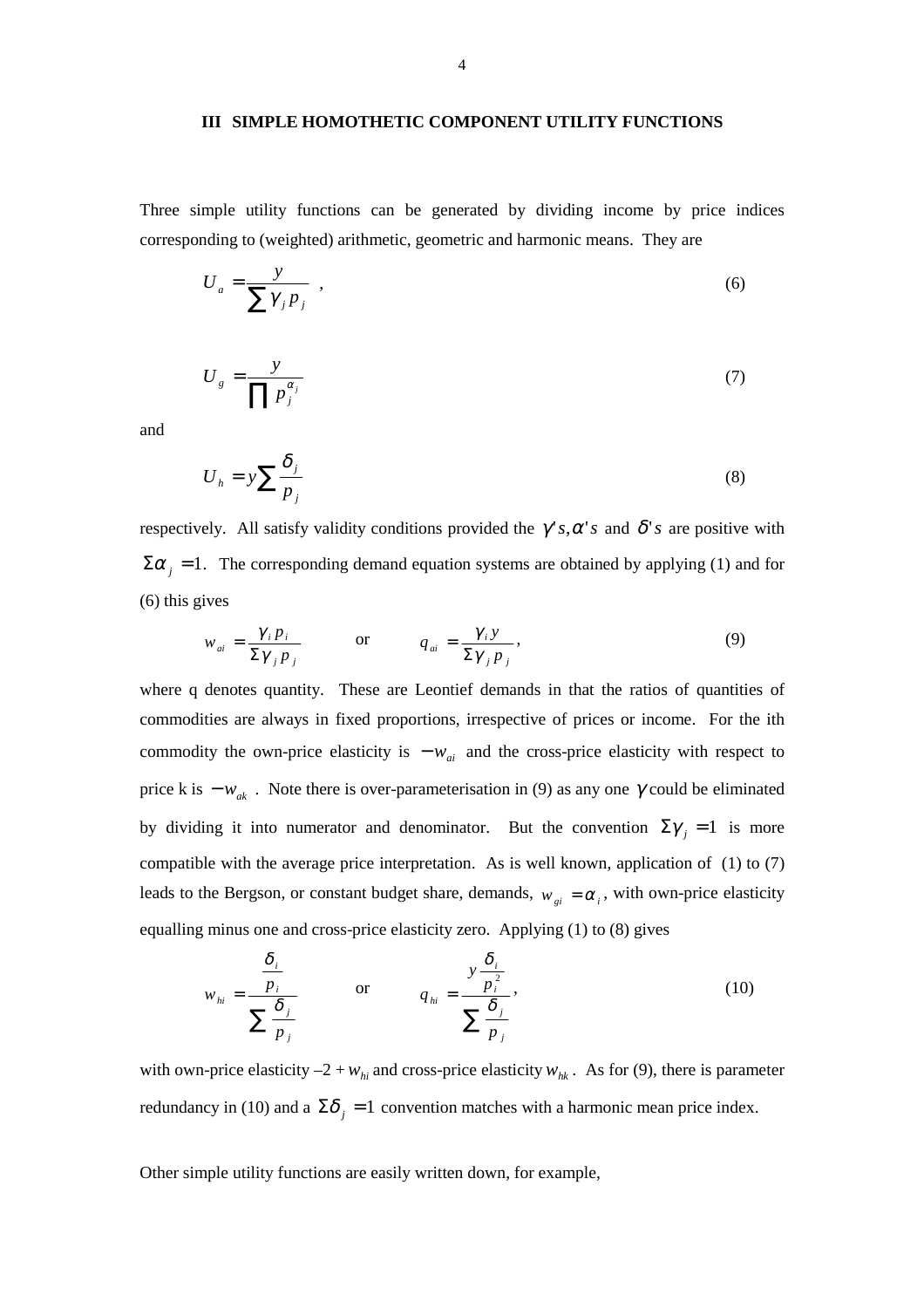$$
U_r = \frac{y}{\sqrt{\sum \phi_j p_j^2}} \tag{11}
$$

which is valid if the  $\phi$ '*s* are positive and which gives the demand equations

$$
w_{ri} = \frac{\phi_i p_i^2}{\Sigma \phi_j p_j^2} \qquad \text{or} \qquad q_{ri} = \frac{\phi_i y p_i}{\Sigma \phi_j p_j^2},
$$
 (12)

with own-price elasticity 1-2  $w_{ri}$  and cross-price elasticity  $-w_{rk}$ . Again a redundant parameter can be accounted for by imposing  $\Sigma \phi_i = 1$ , which also permits interpretation of the denominator of (12) as a price index.

Even with the four utility functions  $(6)$ ,  $(7)$ ,  $(8)$  and  $(11)$ , there are quite a few potential demand systems. Taking the utility functions two at a time, there are six possibilities and the three combination methods via (2), (4) and (5) makes eighteen demand systems. But how much more flexibility do they give? With income appearing as simply as it does in the four starting point utility functions, it is evident that not only have their demand systems unitary income elasticities<sup>2</sup>, but so will the combination systems because the weights in  $(2)$ ,  $(4)$  and (5) are functions of prices and not income. So we are only considering greater flexibility in response to price changes. Taking as a first example the combination of (6) and (7) by (4), gives the demand system

$$
w_{wsi} = \frac{(1 - \lambda)\alpha_i \prod p_j^{\alpha_j} + \lambda \gamma_i p_i}{(1 - \lambda) \prod p_j^{\alpha_j} + \lambda \Sigma \gamma_j p_j},
$$
\n(13)

which can be written as

$$
w_{\rm wsi} = \frac{(1 - \lambda)\alpha_i \overline{p}_g + \lambda \gamma_i p_i}{(1 - \lambda)\overline{p}_g + \lambda \overline{p}_a}
$$
(14)

where the  $\bar{p}$ 's denote means of prices (which are functions of parameters) with the subscript denoting the type of mean. By dividing numerator and denominator of (13) by  $1-\lambda$  and writing

$$
\frac{\lambda}{1-\lambda}\gamma_i=\gamma_i
$$

it is possible to write (13) as

<sup>&</sup>lt;sup>2</sup> A well known related characteristic of these basic demand systems is that they could have been derived from additive direct utility functions, for example,  $\sum \alpha_i \log q_i$  in the case of constant budget share demands, or  $\Sigma q_j^2 / \phi_j$  in the case of (12).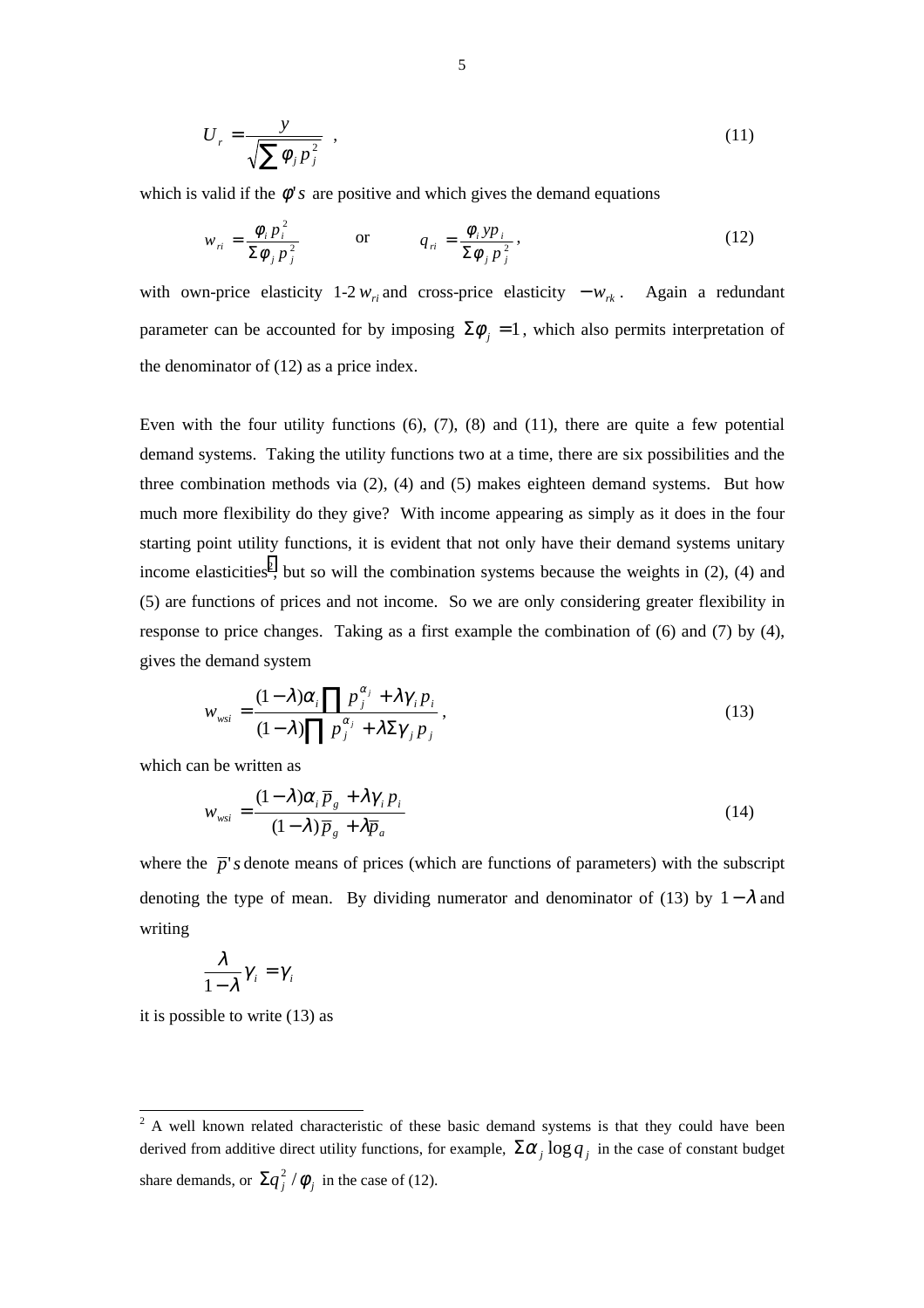$$
w_{wsi} = \frac{\alpha_i \prod p_j^{\alpha_j} + \gamma_i p_i}{\prod p_j^{\alpha_j} + \Sigma \gamma_j p_j}.
$$
\n(15)

This gets rid of  $\lambda$  and removes the need for any constraint on the  $\gamma'$ <sub>s</sub>, but although neater, it destroys the interpretation of  $\Sigma \gamma_i p_j$  as an arithmetic mean price index. However, the device will be used in section IV.

For the demand system (9), corresponding to (6), all goods had to be price inelastic and for the constant budget share model the elasticity had to be  $-1$ . It is easily verified that for (14) the price elasticity is

$$
-w_{wsi} - \alpha_i (1-\alpha_i) \frac{(1-\lambda)\overline{p}_g}{w_{wsi}[(1-\lambda)\overline{p}_g + \lambda \overline{p}_a]},
$$

so that price elastic goods are possible. The cross-price elasticity with respect to price k is

$$
-w_{\scriptscriptstyle wsk} - \alpha_{\scriptscriptstyle i}\alpha_{\scriptscriptstyle k}\, \frac{(1-\lambda)\,\overline{p}_{\scriptscriptstyle g}}{w_{\scriptscriptstyle wsk}[(1-\lambda)\,\overline{p}_{\scriptscriptstyle g} + \lambda\overline{p}_{\scriptscriptstyle a}]}\,,
$$

so that cross-price elasticities with respect to k are not constant over commodities, unlike the situation for (9) where they all equalled minus the budget share of good k. So the weighted sum of (6) and (7) does give a system with scope to represent a greater range of economic behaviour. Similar remarks apply to the sum and product combinations via (2) and (5), which are

$$
w_{si} = \frac{(1 - \lambda)\alpha_i \overline{p}_a + \lambda \gamma_i p_i \frac{\overline{p}_s}{\overline{p}_a}}{\lambda \overline{p}_s + (1 - \lambda)\overline{p}_a}
$$
 and 
$$
w_{mi} = (1 - \lambda)\alpha_i + \lambda \frac{\gamma_i p_i}{\overline{p}_a}
$$

respectively. For these two systems to become the same and also equal to (14) would require  $\overline{p}_g = \overline{p}_a$ . But as is well known, a geometric mean is always less than an arithmetic mean unless all commodities have the same price. Although the systems are distinct, they have an evident similiarity – own price appears explicitly and linearly in all, while the other prices (and own price) occur implicitly through the price indices.

The corresponding demand systems for combinations of (7) and (8) are

$$
w_{\rm wsi} = \frac{(1-\lambda)\alpha_i \overline{p}_s + \lambda \frac{\delta_i}{p_i} \overline{p}_h^2}{(1-\lambda)\overline{p}_s + \lambda \overline{p}_h},
$$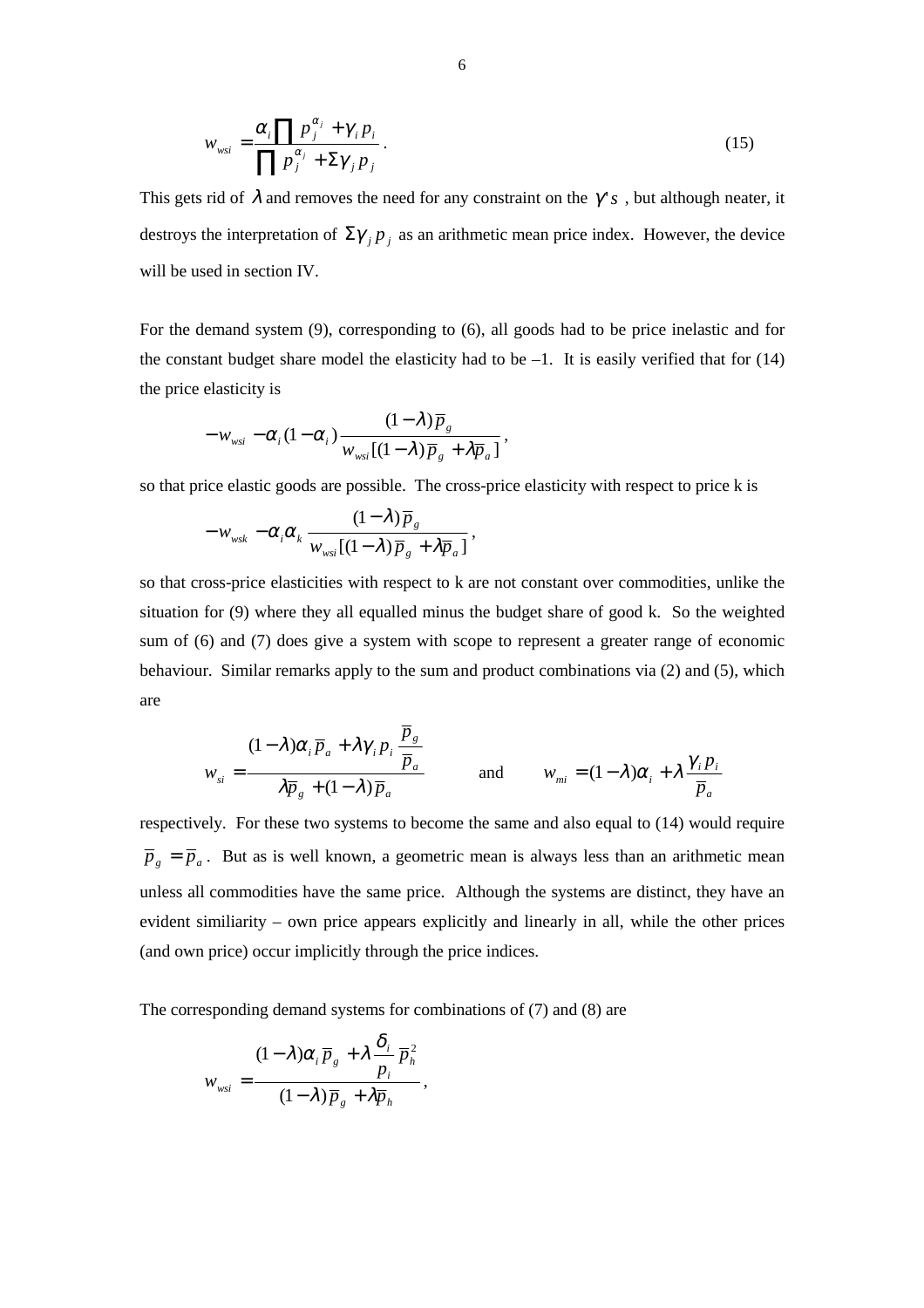and

$$
w_{mi} = (1 - \lambda)\alpha_i + \lambda \frac{\delta_i \overline{p}_h}{p_i}
$$

respectively, where the harmonic mean is

$$
\overline{p}_h = \frac{1}{\sum_{p_j} \frac{\delta_j}{p_j}}.
$$

Again, equality of the systems requires  $\overline{p}_g = \overline{p}_h$ , but a harmonic mean is always less than a geometric mean unless prices are equal. So again the systems are distinct, with the similarity that the reciprocal of own price appears explicitly and linearly in all three, while the other prices feature only through the price indices. As might be expected, the combinations display more flexibility in price elasticities than their components did. For example, for the demand system (10), corresponding to (8), all goods had to be price elastic, but the combinations relax this. The demand systems for combinations of (7) and (8) can be obtained too and similar comments apply. The equations for a commodity are found to explicitly feature both own price and its reciprocal, which has benefits for own-price flexibility, but other prices again feature only through price indices.

Now consider the combination of utility functions (6) and (11), or demand systems (9) and (12), via (4). This leads to

$$
w_{wsi} = \frac{(1 - \lambda)\gamma_i p_i + \lambda \frac{\phi_i p_i^2}{\overline{p}_{rq}}}{(1 - \lambda)\overline{p}_a + \lambda \overline{p}_{rq}},
$$
\n(16)

where  $\overline{p}_{rq}$  denotes the root quadratic price index

$$
\sqrt{\sum \phi_j p_j^2}.
$$

As already mentioned, all the demand systems derived in this section, have unitary income elasticity and this could be seen as a serious inflexibility. So it is if we are trying to model observed consumer demand. However, it is often considered a desirable property in applied general equilibrium studies, sometimes along with extreme parsimony in parameters. For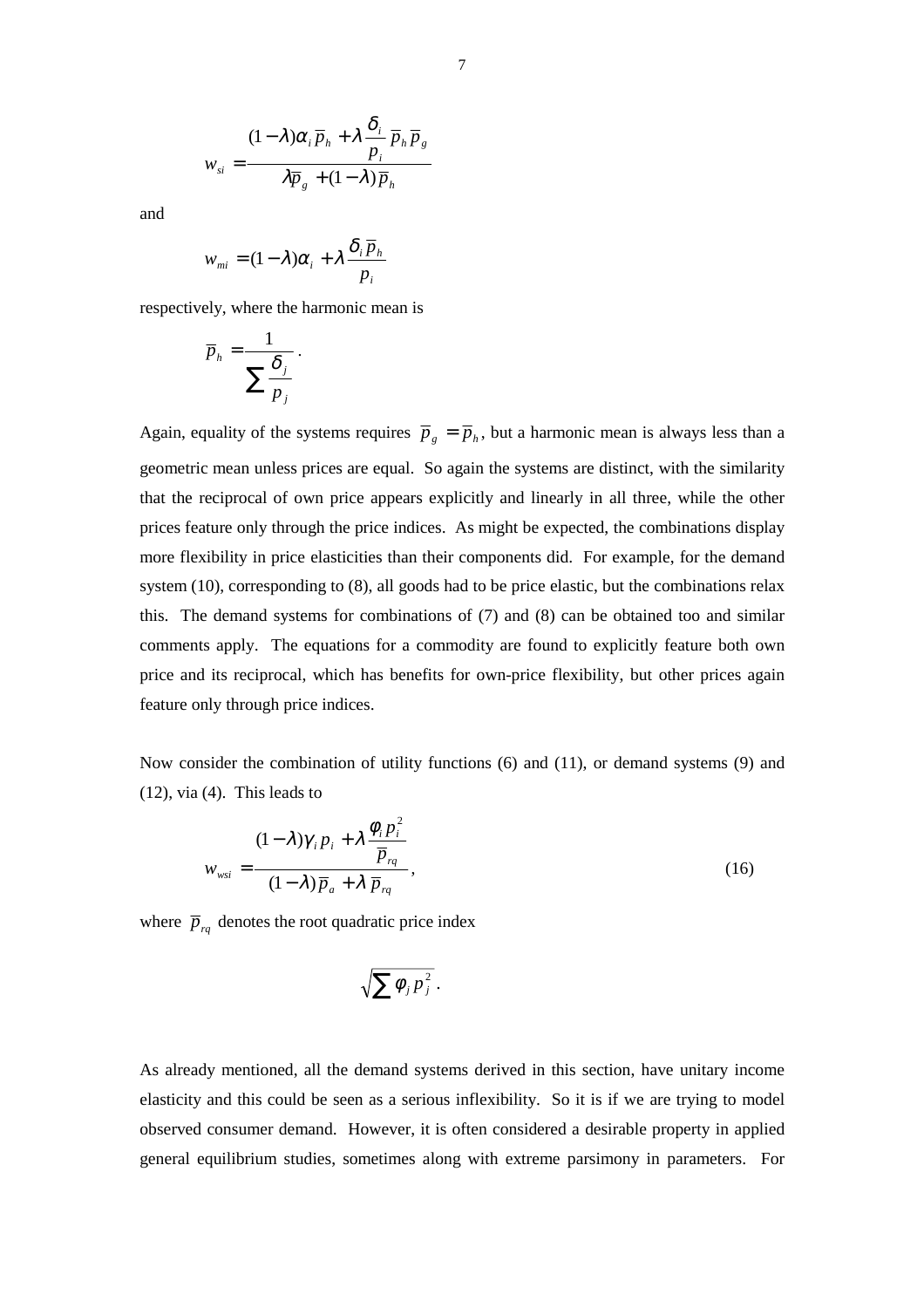example, if (16) is further simplified by taking  $\gamma_i = \phi_{ii} = 1/n$ , where n is the number of commodities, we get (in quantity rather than budget share form) the single parameter system

$$
q_{wsi} = \frac{y(1 - \lambda + \lambda \frac{p_i}{\overline{p}_{rq}})}{n[(1 - \lambda)\overline{p}_a + \lambda \overline{p}_{rq}]},
$$
\n(17)

with  $\overline{p}_a$  and  $\overline{p}_{rq}$  now the simplest price mean and the square root of the simple mean of squared prices. But (17) is the new class of demand equations proposed by Datta and Dixon  $(2000)<sup>3</sup>$  for general equilibrium models, which they believe will also be useful in a variety of other applications. From the development here it is evident theirs is a sub-class of a much wider one. They see the 'linearity' in explicit own price<sup>4</sup> in  $(17)$  as a particular virtue, but that is not unique to their case. The systems resulting from combinations of (6) and (11) via (2) and (5), with the same imposition of  $\gamma_i = \phi_{ii} = 1/n$ ,

$$
q_{si} = \frac{y[(1-\lambda)\frac{\overline{p}_{rq}}{\overline{p}_a} + \lambda \frac{\overline{p}_a}{\overline{p}_{rg}^2} p_i]}{n[(1-\lambda)\overline{p}_{rq} + \lambda \overline{p}_a]}
$$
 and 
$$
q_{mi} = \frac{y[(1-\lambda) + \lambda \frac{\overline{p}_a}{\overline{p}_g^2} p_i]}{n\overline{p}_a}
$$

share the property. Nor are these the only ones. The formulae given earlier for the demand systems from combinations of (7) and (8), if written as equations for quantities rather than budget shares, show that all three have the property. Presumably too, there will be occasions when more than a single parameter is desired, so that the more general formulae are applicable. Perhaps there may even be be situations where 'linearity' in the reciprocal of own price may be desirable instead of, or as well as, 'linearity' in own price. It is not implausible to suspect there are other useful systems for use in general equilibrium modelling besides (17) to be obtained from combinations of simple components systems.

 $\overline{a}$ 

<sup>&</sup>lt;sup>3</sup> They use  $-\lambda$  instead of  $\lambda$ , defining it to be negative. Of course, they prove the validity conditions directly for their system rather than deducing them from the properties of components.

<sup>&</sup>lt;sup>4</sup> They argue, citing Dixit and Stiglitz (1977) that sometimes the non-linearity due to  $p_i$  implicit in price indices is unimportant.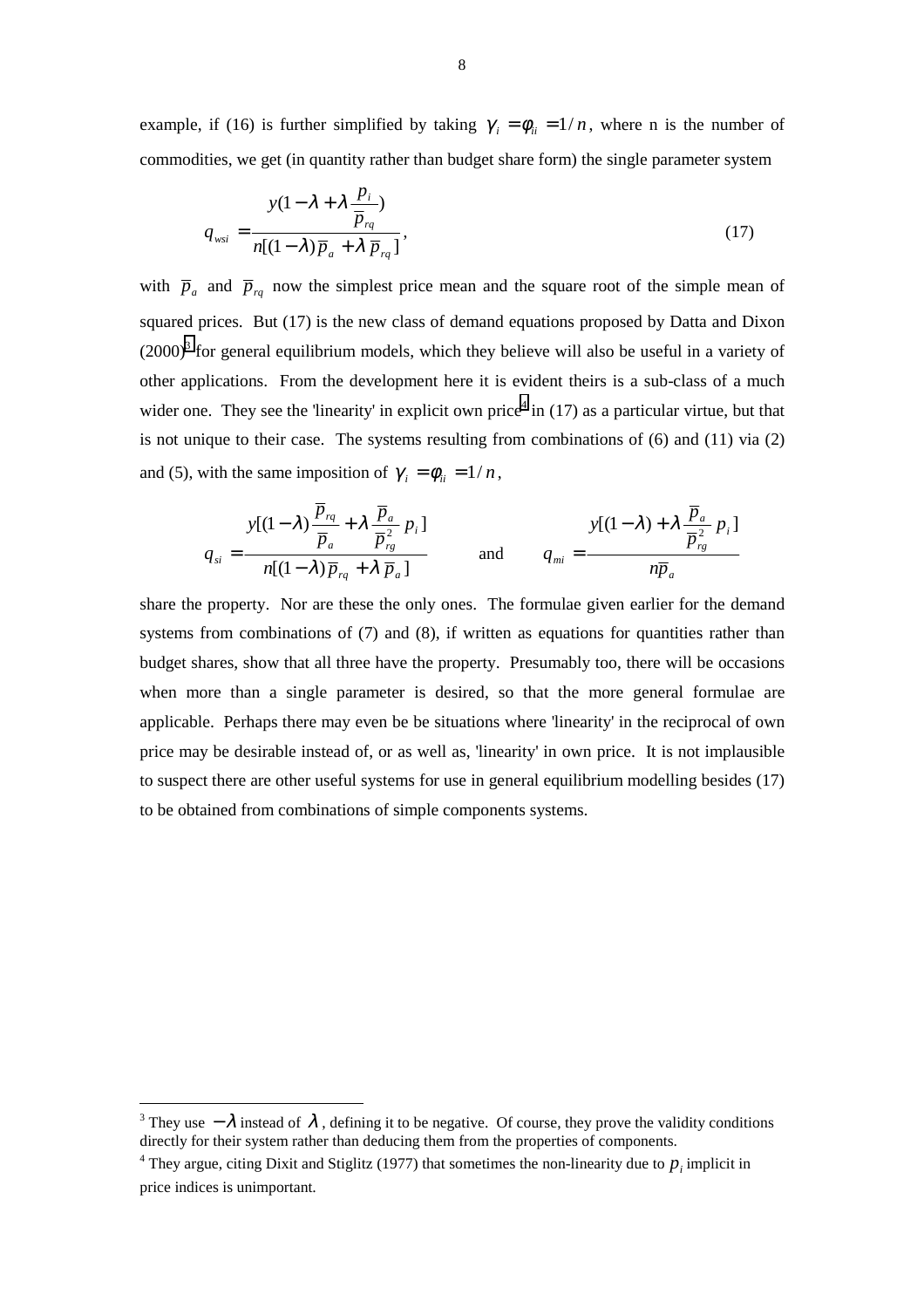### **IV MORE COMPLEX COMPONENTS**

In the previous section the combination of simple components with unitary income elasticities generated demand systems also with unitary income elasticities. This need not always be so. Consider combining the two utility functions (7) and

$$
U_2 = 1 - \frac{\Sigma \gamma_j p_j}{y}
$$

Obviously, applying Roy's identity to  $U_2$  must give the same result as applying it to (6), that is the system (9). The elasticity of  $U_1$  with respect to y is unity and that of  $U_2$  is easily seen to be

$$
\frac{\gamma_i y}{y - \Sigma \gamma_j p_j}.
$$

Combining via (5) and using the device discussed in the previous section when writing (13) as (15), gives

$$
w_{mi} = \alpha_i \frac{y - \Sigma \gamma_j p_j}{y} + \frac{\gamma_i p_i}{\Sigma \gamma_j p_j} \frac{\Sigma \gamma_j p_j}{y},
$$
\n(18)

or

$$
p_i q_{mi} = \gamma_i p_i + \alpha_i (y - \Sigma \gamma_j p_j)
$$

which is the famous linear expenditure system (LES). The non-unitary income elasticity arises because the weights in (18) are functions of y. Of course, it could be said this is a roundabout way to obtain the LES, since it is straightforward from its indirect utility function. It is also true that textbooks (e.g. Deaton & Muellbauer, 1980, p.145) often interpret the LES as giving a consumer's budget shares as a weighted average of a 'rich' person's and a 'poor' person's budget shares, although that is usually in the context of interpreting the  $\gamma_i$  as essential minimum purchased quantities and  $\Sigma \gamma_j p_j$  as 'subsistence' income, and that may be an unnecessarily narrow interpretation given that formulae (2), (4) and (5) are all weighted averages of budget shares. However, the important suggestion from the derivation here is that there may be other interesting non-homothetic demand systems obtainable by considering weighted averages of the component demand systems.

A point concerning validity needs to be mentioned though. Here  $U_2$  is not of the form of Section III and so the argument of footnote 1 showing convexity of the product utility could not be relied on. Of course, it is well known the LES utility function can be shown to satisfy validity conditions except perhaps at low incomes, but the moral is that having employed the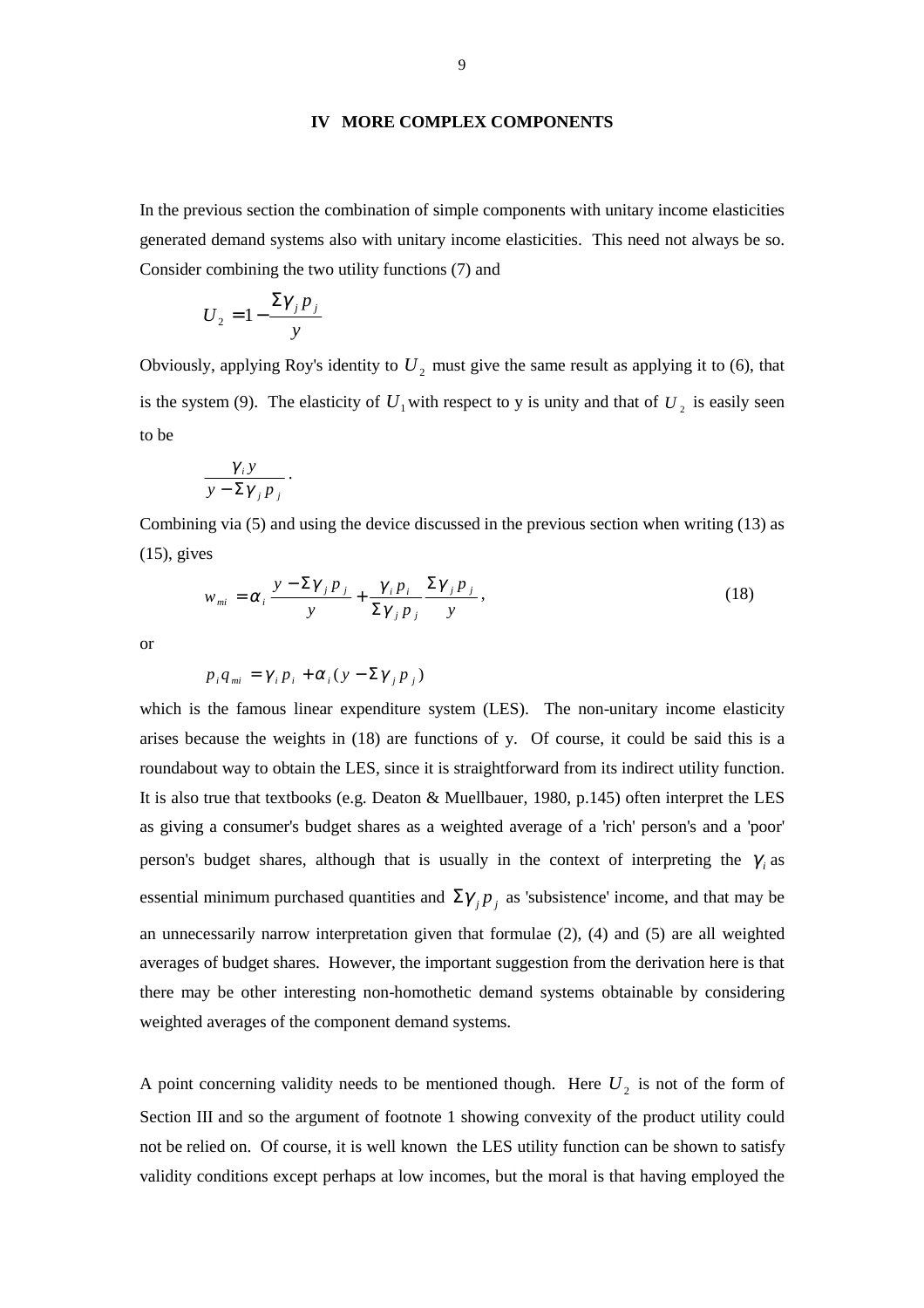combination formula for a product, validity may need further investigation. A related interpretation is that range of validity may change. The demand systems following from utilities (6) and (7) were valid, given the conditions on the  $\alpha_i$  and  $\gamma_i$ , for all prices and incomes, but (19) requires  $y > \sum \gamma_i p_i$ .

For combination of utilities via (2) this difficulty does not arise. The sum of the same utilities gives

$$
w_{si} = \frac{\alpha_i y^2 + \gamma_i p_i \prod p_j^{\alpha_j}}{y^2 + \Sigma \gamma_j p_j \prod p_j^{\alpha_j}},
$$

which may be written

$$
w_{si} = \alpha_i \frac{y^2}{y^2 + \Sigma \gamma_j p_j \prod p_j^{\alpha_j}} + \frac{\gamma_i p_i}{\Sigma \gamma_j p_j} \frac{\Sigma \gamma_j p_j \prod p_j^{\alpha_j}}{y^2 + \Sigma \gamma_j p_j \prod p_j^{\alpha_j}},
$$
(19)

showing that is it is a combination of the same components as (18), but with different weights and hence somewhat different properties and elasticities.

However, there are more interesting possibilities. Consider the combination of (7) and

$$
U_2 = 1 - \sum \gamma_j \left(\frac{p_j}{y}\right)^{\beta_j}.
$$
 (20)

The utility function  $U_2$  itself leads to Houthakker's (1960) indirect addilog system (IAD)

$$
w_i = \frac{\gamma_i \beta_i \left(\frac{p_i}{y}\right)^{\beta_i}}{\sum \gamma_j \beta_j \left(\frac{p_j}{y}\right)^{\beta_j}}.
$$

There are  $2n - 1$  independent parameters, since numerator and denominator can be divided by any constant. Again, however, we will define a new  $\gamma$  as the previous one multiplied by  $\lambda$ /(1 –  $\lambda$ ). Employing (2) leads to the system

$$
w_{si} = \frac{\alpha_i + \frac{\gamma_i \beta_i}{p_i} \left(\frac{p_i}{y}\right)^{\beta_i+1} \prod p_j^{\alpha_j}}{1 + \sum \frac{\gamma_j \beta_j}{p_j} \left(\frac{p_j}{y}\right)^{\beta_j+1} \prod p_j^{\alpha_j}}
$$
(21)

and using (5) gives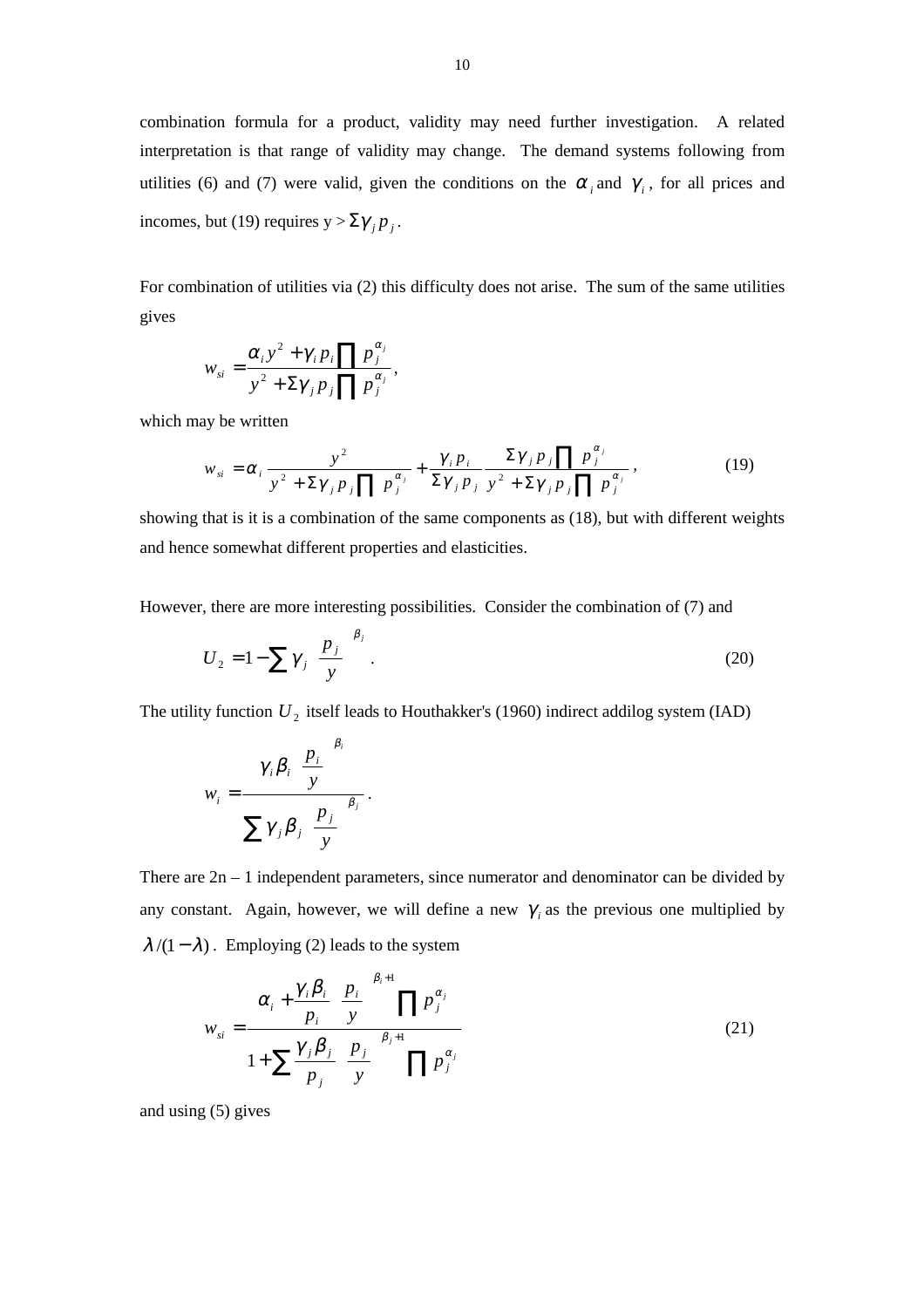$$
w_{mi} = \frac{\alpha_i \left\{ 1 - \sum \gamma_j \left( \frac{p_j}{y} \right)^{\beta_j} \right\} + \gamma_i \beta_i \left( \frac{p_i}{y} \right)^{\beta_i}}{1 - \sum \gamma_j \left( 1 - \beta_j \right) \left( \frac{p_j}{y} \right)^{\beta_j}}.
$$
\n(22)

Both (21) and (22) are of course expressible as weighted sums of constant budget share and IAD demand systems, differing in the weights, which are functions of prices and income. Taking all  $\beta_i = 1$  in (21) and (22) give (19) and (18) as special cases.

Again, combining  $(11)$  and  $(20)$  via  $(2)$  and  $(5)$  gives

$$
w_{si} = \frac{\frac{\phi_i p_i^2}{\Sigma \phi_j p_j^2} + \frac{\gamma_i \beta_i}{p_i} \left(\frac{p_i}{y}\right)^{\beta_i+1} \sqrt{\Sigma \phi_j p_j^2}}{1 + \sum \frac{\gamma_j \beta_j}{p_j} \left(\frac{p_j}{y}\right)^{\beta_j+1} \sqrt{\Sigma \phi_j p_j^2}}
$$
(23)

and

$$
w_{mi} = \frac{\frac{\phi_i p_i^2}{\Sigma \phi_j p_j^2} \left\{ 1 - \sum \gamma_j \left( \frac{p_j}{y} \right)^{\beta_j} \right\} + \gamma_i \beta_i \left( \frac{p_i}{y} \right)^{\beta_i}}{1 - \sum \gamma_j \left( 1 - \beta_j \left( \frac{p_j}{y} \right)^{\beta_j} \right)}.
$$
 (24)

As before, there are special cases for all  $\beta_i = 1$  with (24) taking an LES type form

$$
p_i q_{mi} = \gamma_i p_i + \frac{\phi_i p_i^2}{\Sigma \phi_j p_j^2} (y - \Sigma \gamma_j p_j).
$$

The systems (21), (22), (23) and (24), are considerably more complicated than those of the previous section. All involve  $3n - 1$  parameters as the constraint  $\Sigma \alpha_j = 1$  remains operative in (21) and (22) and  $\Sigma \phi_i = 1$  in (23) and (24). Detailed assessment of their properties, ranges of validity and value for modelling consumer expenditure or other data lies outside the scope of this paper. However, the demand system (22) has been separately derived and examined by Conniffe (2002). It seems potentially very useful and can be seen as a generalisation of the LES, which relaxes some of the well known inflexibilities of that system, while retaining attractive features. The other systems here, or indeed yet more that could have been derived, may also have promise. But perhaps enough has been presented to suggest the usefulness of examining sums or products of indirect utility functions.